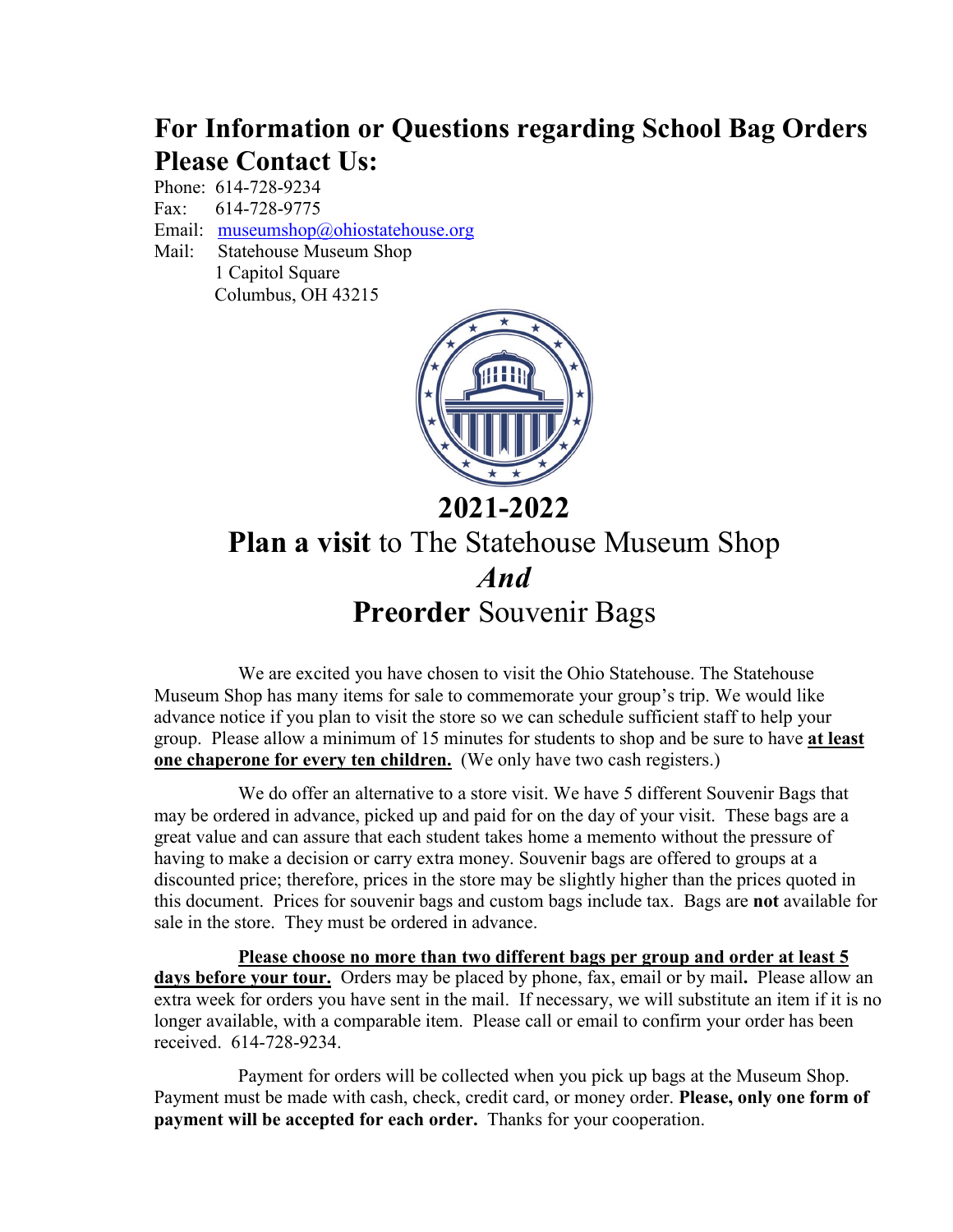# **2021-2022 School Year**

#### **Bag A**

Symbols Bookmark "I Visited the Statehouse" Pencil State Seal Button

### **Your Price \$1.00**

#### **Bag B**

Ohio Motto Pencil Ohio Flag Symbols Bookmark Ohio Postcard

#### **Your Price \$2.00**

#### **Bag C**

Ohio Symbols Bookmark Ohio Presidents Pencil Statehouse Postcard Candy Buckeye Ohio Flag Lapel Pin Red, White and Blue Statehouse Pen

#### **Your Price \$3.00**

#### **Bag D**

Candy Buckeye Red, White and Blue Statehouse Pen Ohio State Seal Button Ohio Flag Ohio Motto Pencil Statehouse Postcard

#### **Your Price \$4.00**

#### **Bag E**

Chocolate Ohio Ohio President's Pencil Ohio Currency Replicas 2 Different Postcards of the Statehouse Arrowhead Ohio Lapel Pin

#### **Your Price \$5.00**

**Phone 614-728-9234 Fax 614-728-9775 Email museumshop@ohiostatehouse.org Mail: Statehouse Museum Shop 1 Capitol Square Columbus, OH 43215**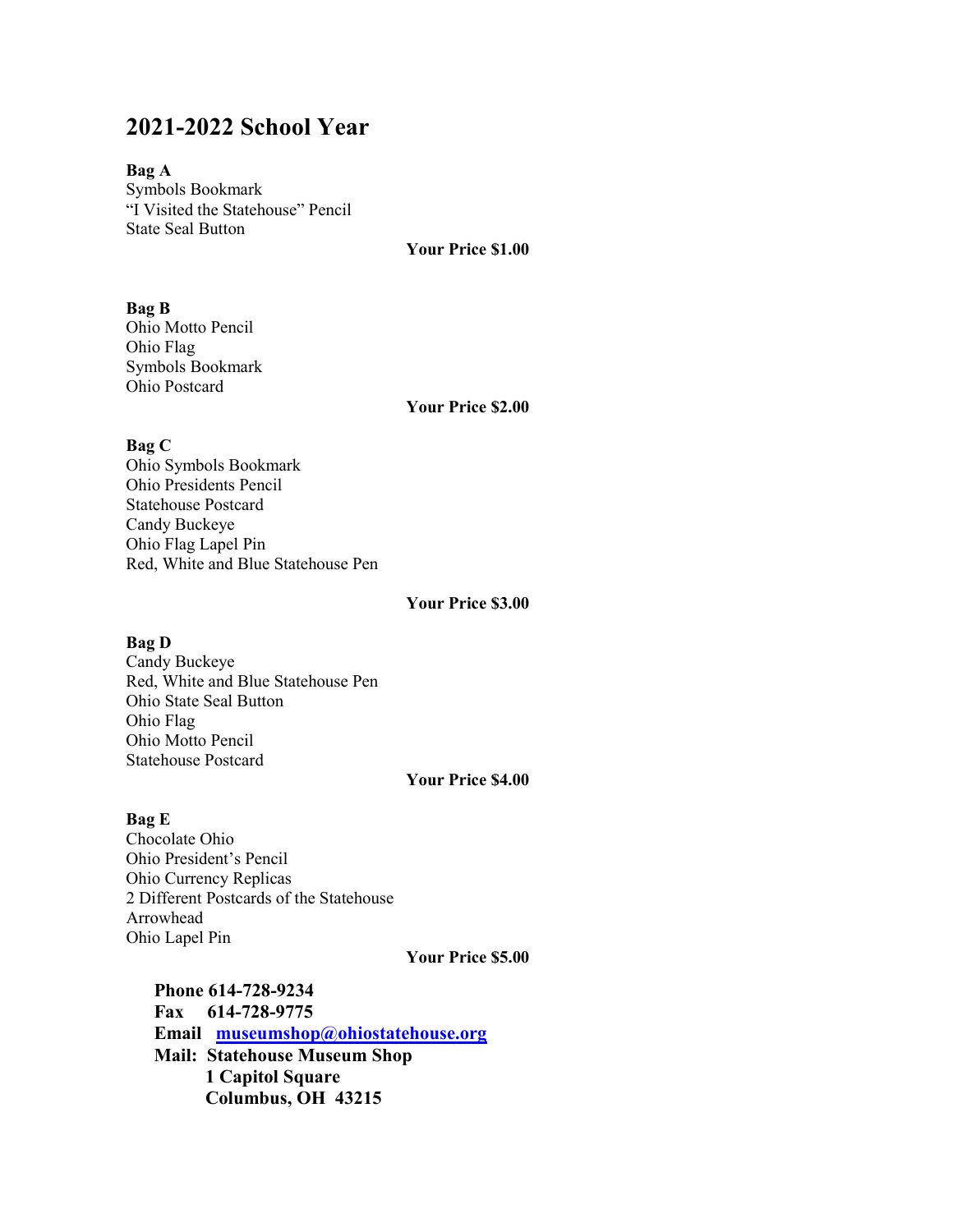### **We will be happy to assemble custom bags for you by using the products below. Please order no more than two different bags per group.** We have priced some items specifically for you; so if you come into the shop, prices may be slightly higher.

| Candy Buckeye                     | .65  |
|-----------------------------------|------|
|                                   |      |
| Ohio State Seal Lapel Button      | .55  |
| Rock Candy                        | 1.00 |
|                                   |      |
| Ohio Flag 4x6 Muslin              | 1.50 |
| <b>Ohio Presidents Pencil</b>     | .75  |
| Ohio Lapel Pin                    | 1.25 |
| Paper Bookmark w/ Ohio Symbols    | .25  |
| Postcard of the Statehouse        | .50  |
| Parchment Replicas of Ohio        | 2.25 |
| Currency                          |      |
| Postcard of the House or Senate   | .50  |
| Postcard of Ohio Presidents       | .50  |
| Postcard of Ohio Facts            | .50  |
| I "Visited the Statehouse" Pencil | .75  |
| <b>State Motto Pencil</b>         | .75  |
| Ohio Symbols Pencil               | .75  |
| Red, White & Blue Statehouse Pen  | 1.00 |
|                                   |      |
| Ohio Flag Lapel Pin               | 1.25 |
| Ohio Shaped Lapel Pin             | 1.25 |
| U.S. & Ohio Flags Lapel Pin       | 1.25 |
|                                   |      |

Please fill out the form on the next page and fax to **(614) 728-9775** or email to **[museumshop@ohiostatehouse.org.](mailto:museumshop@ohiostatehouse.org)** Any questions, please **call (888)644-6123 or (614)728-9234.** Please do not pass out copies of this list to your students, as these prices are special for preordered bags. Prices on some items are slightly higher in the store. We reserve the right to replace any items in a bag that may be out of stock with items of equal value.

**Phone 614-728-9234 Fax 614-728-9775 Email museumshop@ohiostatehouse.org Mail: Statehouse Museum Shop 1 Capitol Square Columbus, OH 43215**